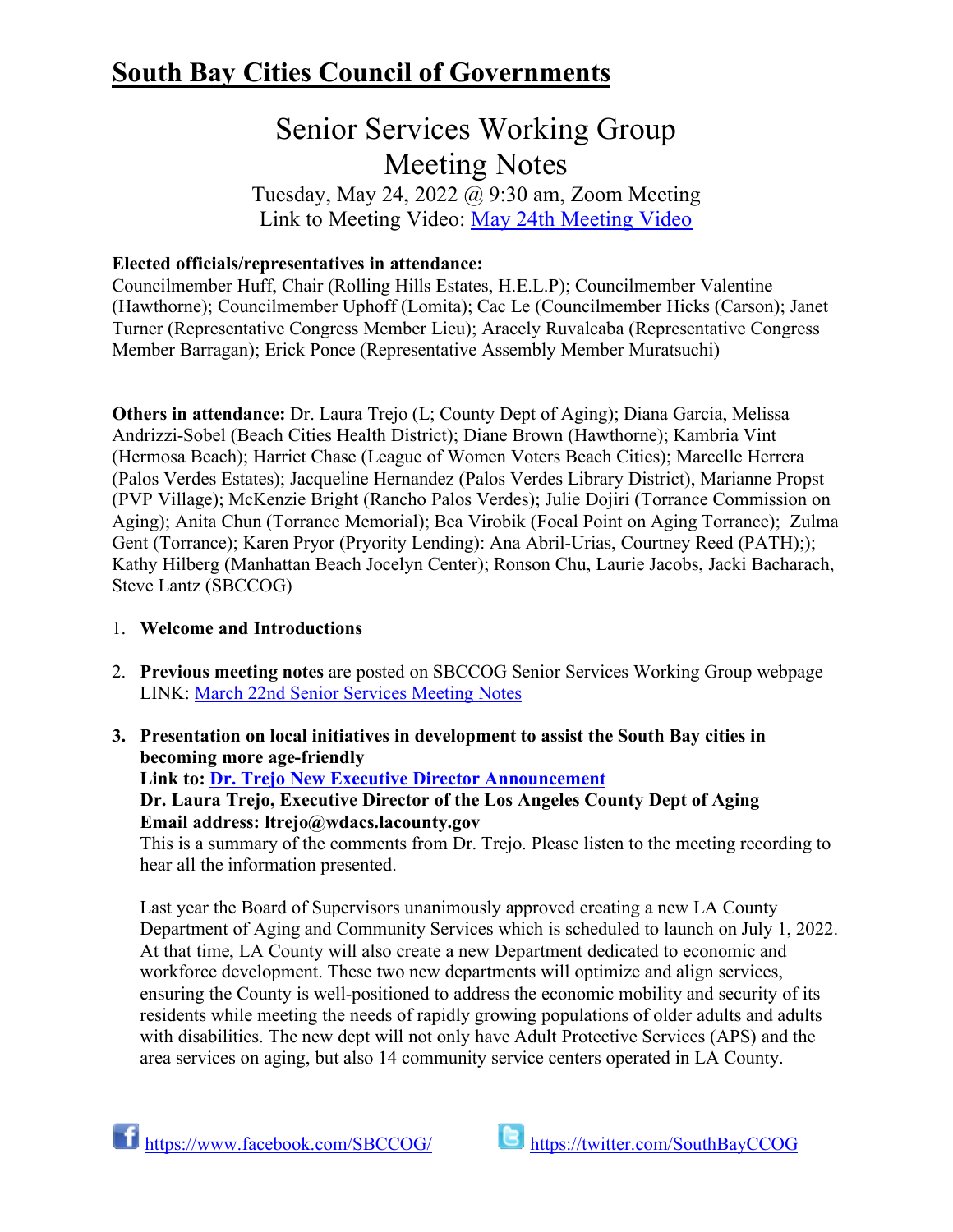There is already action for this new dept such as addressing social isolation. Dr. Trejo is putting together a consortium steering committee of dept heads that will help guide any work around social isolation to collaborate on this and social justice and equity that are experienced across all the program areas. Silos without collaboration often affect the older adults and persons with disabilities the most. Currently there is a lack of understanding on the work of each agency so the steering committee collaboration will serve to address this. There are over 200 independent programs in which she has oversight over. Dr. Trejo will therefor be working with other departments over the next few months around the issue of how to really develop an intentional policy approach to ensuring they are not just solving a social problem but improving the lives and add value to the residents of LA County.

A lot of work will also happen around social inequity to ensure all policies really understand the impact of inequities and disparities that have been sort of built into the systems that we are responsible for. She plans to determine how they/we can become the change agents to make them better and more accessible.

One of the highest rising numbers among the homeless population are those over the age of 50. These are not chronically homeless people; they are people hit by economic impacts. We all have opportunities to re-invent the communities we want to live in by seeking innovative solutions. Dr. Trejo is partnering with Susan DeMario's from the State Dept of Aging to develop the master plan on aging and ensure the needs in LA County are reflected in state level policies.

Dr. Trejo will be working on a regional resource connection with all six of the independent living centers to launch programs hopefully within a year. She is also looking at ways the dept can work with the two area agencies, City and County so they can become seamless. The State Dept of Aging has given permission to develop one single integrated plan for all the County of Los Angeles as opposed to two as done for the past 40 years. There will now be one plan, one set of goals, and one set of priorities for everybody that lives in LA County region. This will fill in the gaps.

## Q&A

Q: Britt Huff – How do these changes affect existing commissions?

A: Dr. Trejo already handled the commission on aging, now the commission on disabilities was transferred to her last February. She has a working group looking at post COVID interventions for our communities which will include a member from each of these commissions. These commissions have never worked together before in LA County so now will have shared visions on how to improve quality of life for everyone with all at the same table together.

Q: Harriet Chase: How can we get Age-Friendly programs in our south bay cities? And Laurie Jacobs asked about any assistance in resources and funding for Age-Friendly designation status.

A: Dr. Trejo recommended people contact Rafi at AARP for Age-Friendly guidance. She said she had no staff or funding herself so had to work on her own. Dr. Trejo suggested looking at this differently. This is not about budgets funding. Purposeful aging is about strategic planning partnerships, opportunities, and reallocating resources. By doing this work with faith, the funding can come.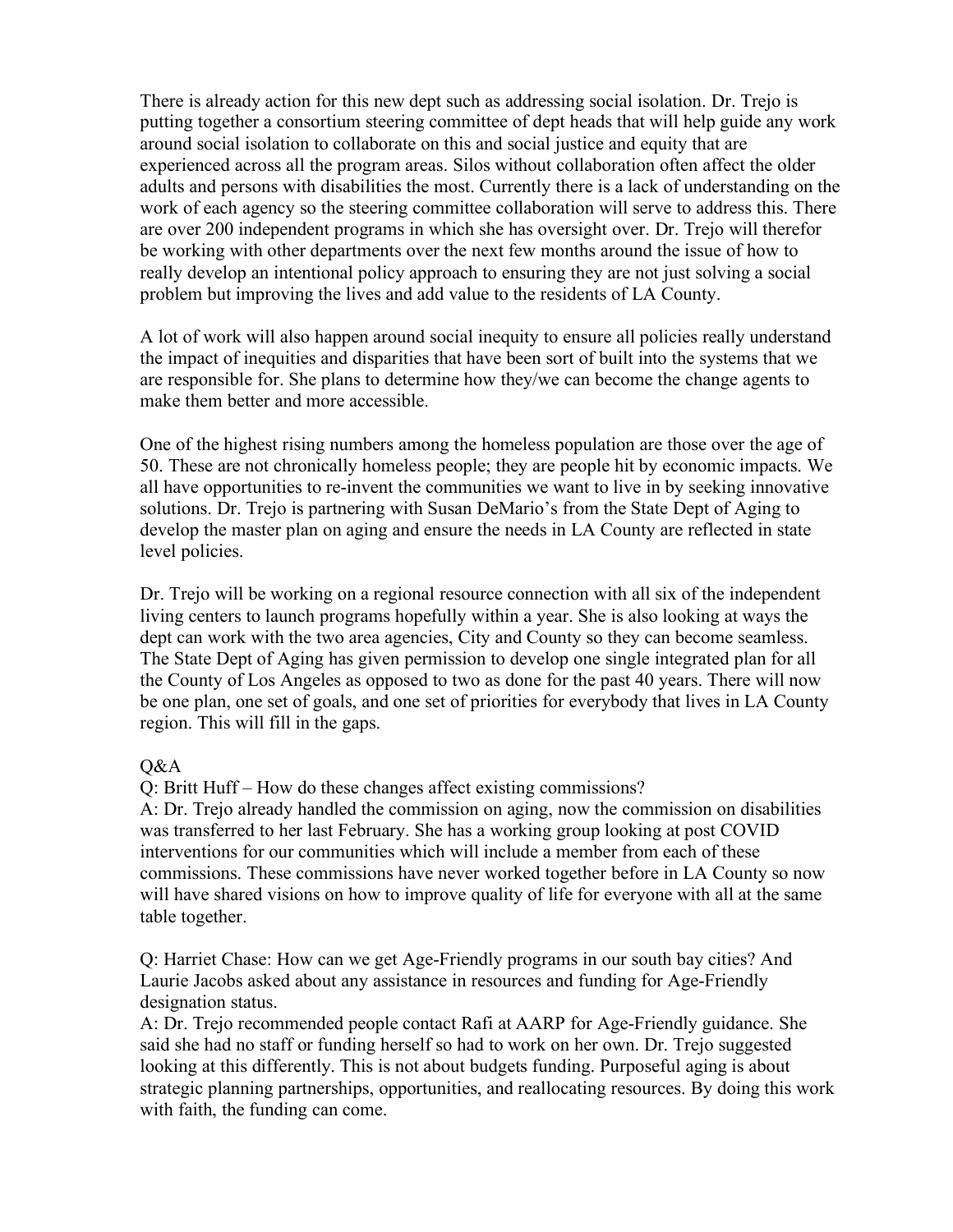Q: Melissa Andritz-Sobel – Who is the best contact?

A: Dr. Trejo suggests contacting her first, and she can direct people to the best contact from there.

Q: Councilmember Valentine asked about people who are socially isolated. Does she have people who can speak on this topic at community meetings?

A: Dr. Trejo said they are usually very topic specific, and anyone can reach out to her to arrange for a presentation on a specific topic.

Currently they are offering a 10-week workshop for communities called the **Age Mastery Program** that is an evidence-based program developed by the National Council on Aging that is sort of an information on everything you were afraid to ask kind of approach. It covers issues on finances, nutrition, sleep problems, health, medication management, life, and retirement planning, etc. Most classes are still being done virtually. Dr. Trejo will keep us informed on next classes and could help arrange for a shared class on this topic. **LINK: [National Council on Aging "Age Mastery Program"](https://www.ncoa.org/article/what-is-the-aging-mastery-program)**

Q: Harriet Chase asked about the crisis of caregiving. How soon can we get training and see changes to the caregiving programs?

A: Dr. Trejo suggested we invite Dr. Donna Benton as she is her go-to expert on caregiving. Dr. Benton is the Executive Director of the LA Caregivers Research Centers at USC.

## **4. PATH Update – Courtney Reed, Associate Director and Ana Abril-Urias, Program Manager, SPA 8**

PATH currently case managing 22 seniors (10 in SD2 and 9 in SD4). 3 seniors have been successfully enrolled in rapid rehousing, 5 seniors who have been matched to housing vouchers, 3 housing issuances. Seniors continued to be a main priority to get connected to services and housing. They have witnessed an increase on the number of seniors on the streets. There is an encampment in Lennox with about 5 seniors which is an increase from last month with only 2 seniors at this site. There continues to be a lack of affordable housing, senior housing, and supportive care that seniors can afford without a voucher.

All efforts are being made to help seniors get and use housing vouchers. Still hard to find available units and some landlords still find a workaround accepting tenants with vouchers even though that is illegal. They are hosting an event this Friday to help match people with any available housing. Courtney mentioned there are some upcoming changes with LAHSA that involve housing navigation, so PATH is pushing to help people as soon as possible so they do not miss out on any housing opportunities. Seniors and domestic violence victims have priority with the housing voucher match ups. Senior needs include handicap accessible which can be a barrier to finding housing.

## **5. Updates on Tenant Housing Issues**

Ronson Chu, South Bay Cities Council of Governments

• **Tenant Eviction – Repercussions of the end of the rent moratorium LINK: Eviction and** [Tenant Rights Flyer](https://southbaycities.org/wp-content/uploads/2021/11/EVICTION-and-TENANT-RIGHTS.Final_.pdf)

## **Website Link to Stay Housed LA:** [Stay Housed LA](https://www.stayhousedla.org/)

We are seeing an increase in evictions with the older population. Ronson reviewed the concerns with the possibility of eviction increases when the renter moratorium is lifted soon. People only have 5 days from the date an eviction notice is issued to respond to the courts. Eviction is most often the root cause of homelessness. Predictions of new households falling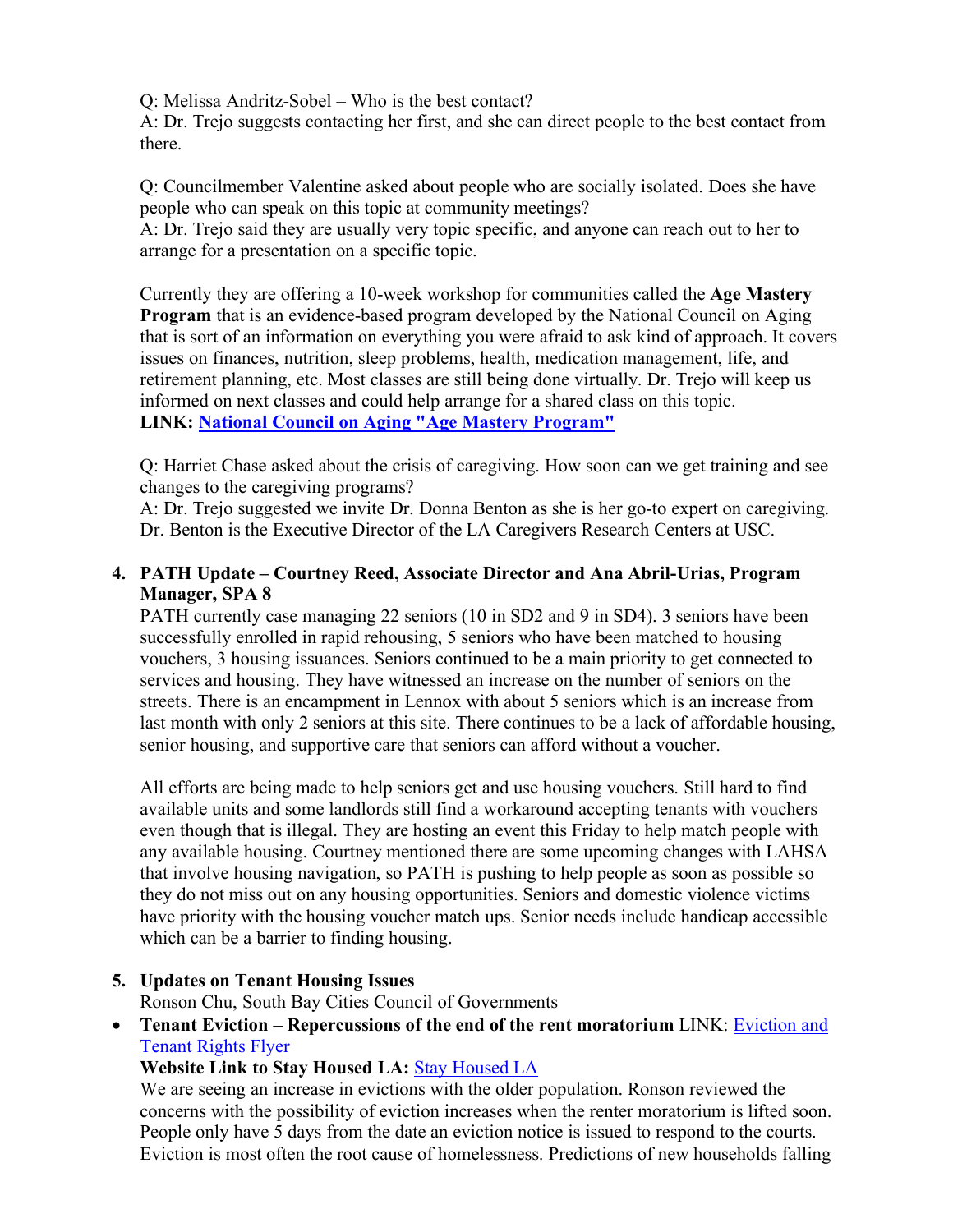into homelessness due to eviction in LA County is 120,000. Tenants need to act as soon as an eviction notice is issued to access legal assistance. They flyer provides information on Stay Housed LA which is the leading agency to connect tenants with different resources. There are key dates tenants need to be aware of to access assistance to navigate through knowing their rights.

Ronson also provided information on the Tenant Power Tool Kit which is another resource for tenants facing eviction or rent debt in California. This will help people file an eviction defense.

Link: [Tenant Power Tool Kit](https://tenantpowertoolkit.org/)

Q: Councilmember Valentine asked if the flyer would be made available to the public and when will it be available.

A: Laurie answered that this will be sent as soon as approved, most likely within a few days.

Q: Bea asked if she could refer people to the Stenhouse phone number now? A: Laurie responded the answer is yes.

Q: Janet Turner asked if there any agencies that are keeping track of how many seniors are being evicted as data is important when applying for funding. A: Ronson replied that is a good point and we will look into this.

## **Update from Legislative Offices**

#### **Janet Turner (Representative Congressmember Lieu)**

Janet said there is a lot in the works but nothing concrete to report this month.

## **Erick Ponce (Representative Assemblymember Muratsuchi)**

Erick provided updates on AB1502, the Nursing Home Ownership and Management Reform Act. This act would require owners to obtain prior approval from the California Dept of Public Health before acquiring or operating a senior nursing facility. This bill is still going through the legislative process. Erick was asked when support letters could be sent on this bill. He said he will follow up on this and advise.

**Link: [AB1502 Bill](https://openstates.org/ca/bills/20212022/AB1502/)**

**Laurie Jacobs reported on** Mobile Home Park Rent Stabilization AB1482 which is 2019 Tenant Protection Act that was designed to control the amount rents could be increased. However, the bill failed to include mobile home parks. The Skyline Mobile Home Park in Torrance is a senior park that contacted us seeking assistance as the new owners were instituting rent increases that were presenting great financial hardships on the seniors with fixed incomes. Torrance City Council and Torrance Community Development are looking into this.

**Link: [Torrance Rent Stabilization Options for Mobile Home Park Tenants](https://southbaycities.org/wp-content/uploads/2022/04/Torrance-Rent-Stabilization-Options-for-Mobile-Home-Park-Tenants.pdf)** Zulma Gent added some comments on this topic advising this item will be on the City Council calendar in an upcoming meeting.

**6. Review of Senior Services on the South Bay Cities Council of Government website** Laurie walked through a demonstration of the Senior Services in the South Bay pages on the SBCCOG website. The website was completed redesigned and launched early in 2022. The senior page includes Purposeful Aging Action Plan, South Bay Senior Demographics, AARP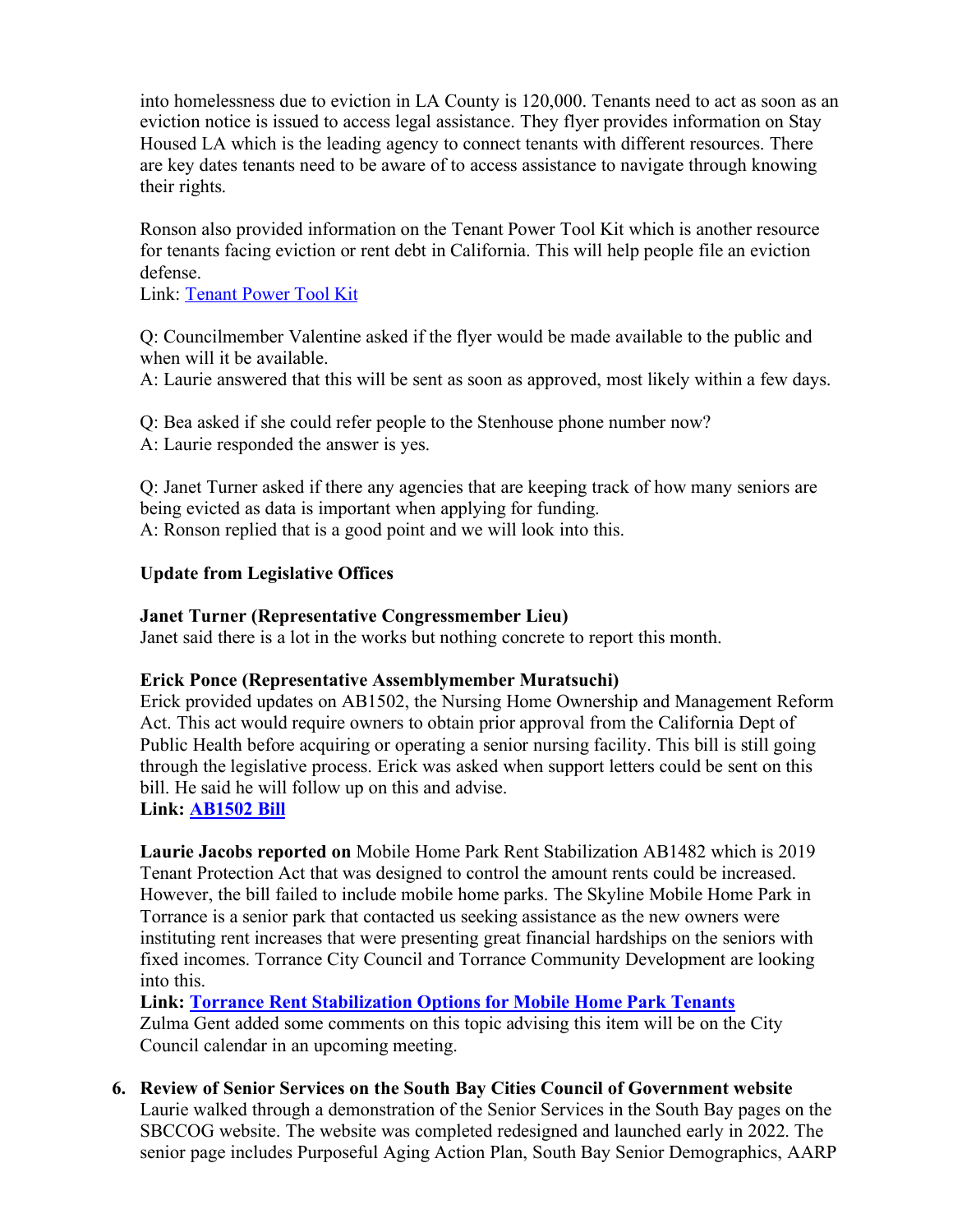Livability, Helping the Elderly Live Productively, Aging Preparedness, Senior Scam Resources, and more. The Senior Services Working Group link connects to past meeting agendas, minutes, and supporting documents. The page also includes sections on Transportation, Housing, and Wellness. Link: [Senior Services in the South Bay](https://southbaycities.org/programs/senior-services-in-the-south-bay/)

#### **7. SBCCOG updates, Jacki Bacharach, Executive Director of the SBCCOG**

Jacki provided information on SBCCOG actions. Jacki discussed the Alert South Bay program which people can subscribe to receive notices on alerts such as traffic accidents and similar alerts to let people know when to stay out of an area. The SBCCOG will soon be taking over the oversight of that organization.

This week's Board meting on Thursday night is virtual so all can join to listen to two speakers talking about the drought. One is from Metropolitan Water District and the other is the new General Manager from West Basin Municipal Water District. We will also have someone from Public Health to provide a COVID update and other issues that are important in our Service Planning Area SPA 8.

We are working on a SCAAG study on how Accessory Dwelling Units (ADUs) are being used in the South Bay, what the rents are and are they reasonable affordable housing substitutes. We also have an ADU calculator which will be a useful tool to provide specific information for your city regarding costs your city might be charging, any constraints, any issues so you can actually figure out approximate costs to build an ADU.

The SBCCOG is more active than ever on the legislative front thanks to our incredible legislators, primarily Senator Ben-Allen, Assemblymember Al Muratsuchi and Assemblymember Mike Gipson.

We have three pieces of legislation that we are promoting in Sacramento and look for your support. Links to the bills are provided to help you write letters of support.

- **AB2074** which promotes micro mobility which are slow speed vehicles such as scooters, Segway's, and neighbor electric vehicles (street worthy golf carts). These are great for local errands and for seniors. This bill would create a rebate. There are firms creating these types of vehicles for physically disadvantaged people such as wheelchair accessible vehicles that would qualify for this rebate. This bill is sponsored by Assemblymember Gipson. This will fit with our local travel network servicing the south bay to safely use these vehicles to travel from one city to another for local trips. **Link: [AB2074](https://openstates.org/ca/bills/20212022/AB2074/)**
- **AB2432**, sponsored by Assemblymember Muratsuchi, is a proforma bill needed in order for us to have neighborhood electric vehicles, we need designations on our local travel network with a plan. **Link: [AB2432](https://leginfo.legislature.ca.gov/faces/billTextClient.xhtml?bill_id=201920200AB2432)**
- **SB1444**, sponsored by Senator Ben-Allen to create a South Bay Regional Housing Trust which would have money to provide subsidies for affordable housing developments that are being planned in cities. We are also asking our legislators to put about \$50 million in the budget to seed our Trust Fund. The SBCCOG has asked the cities if they are interested in participating. So far most of our cities have indicated they are interested in becoming charter members. **Link: [SB1444](https://trackbill.com/bill/california-senate-bill-1444-joint-powers-authorities-south-bay-regional-housing-trust/2231431/)**